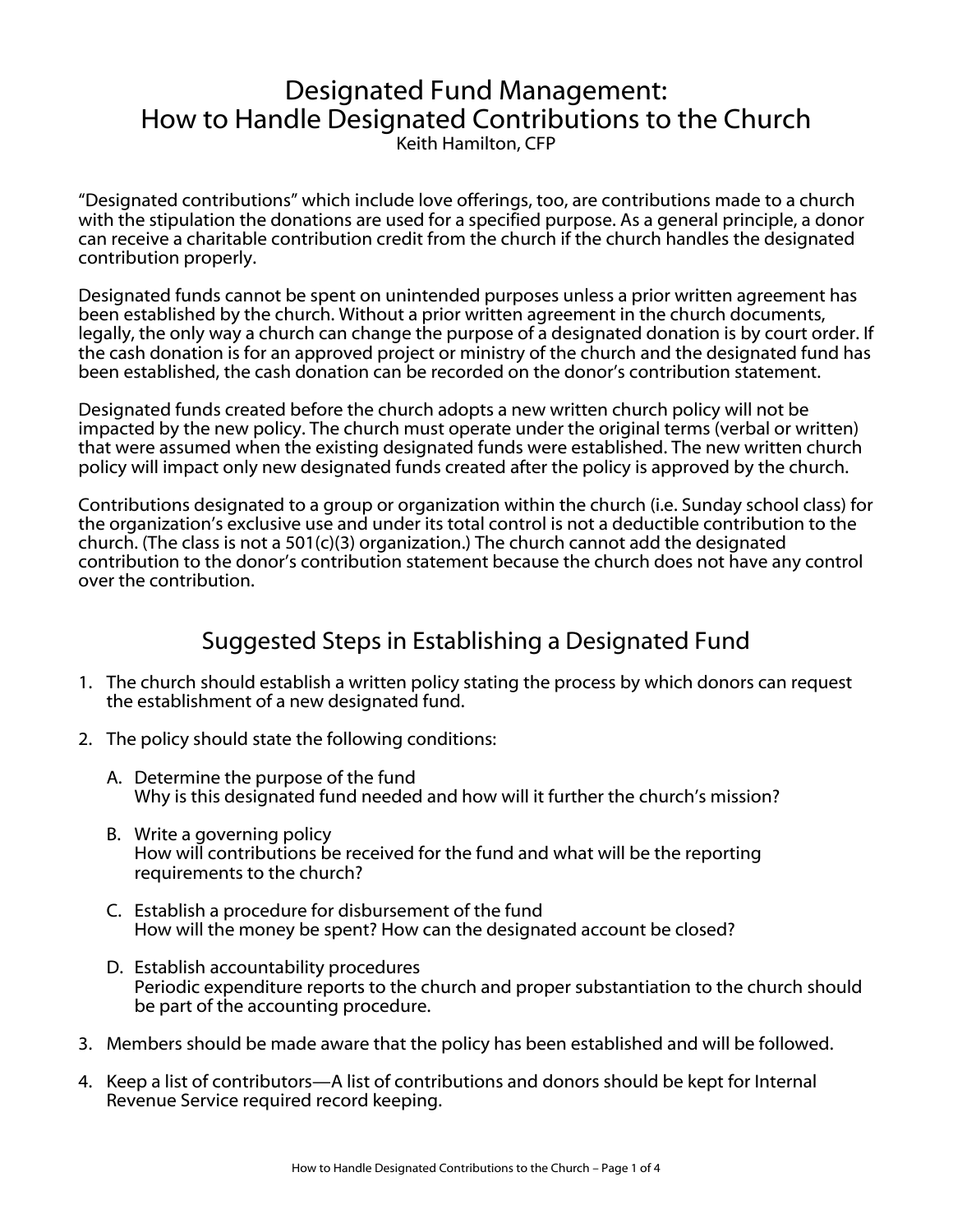# A Working Model of a Designated Fund Policy

The process of establishing a designated fund by the church:

- 1. Any member of the church or community may request the establishment of a designated fund.
- 2. The member must present a verbal or written request to the church or finance committee.
- 3. The church or finance committee must approve the establishment of the requested designated fund.
- 4. Before the church accepts a contribution for the designated purpose, the designated fund must be approved.
- 5. If the finance committee or church fails to approve a request for a designated fund, the designated fund cannot be established and the church will not receive any money.
- 6. A list of contributors and their contributions is maintained for Internal Revenue Service required record keeping.

The established designated fund must meet the following requirements in writing by the finance committee or church:

- 1. The purpose of the fund and how it furthers the mission of the church must be stated.
- 2. Procedure on how the fund will be spent must be recorded.
- 3. The procedure on how the fund can be closed should be stated.
- 4. The policy should state how to disperse any money left in the fund after the fund is closed.

#### Benevolence Fund

The church, in exercise of its religious and charitable purposes, has established a benevolence fund to assist persons in financial need. The church welcomes contributions to the fund. The administration of the fund, including all disbursements, is subject to the exclusive control and discretion of the benevolence committee recommendations from anyone, but the committee is not bound in any way to honor the recommendations. Donors will not be permitted to recover a contribution because the committee failed to honor the donor's recommendation.

The church recognizes that assisting persons in financial need is a continuing mission of the church and has established this fund as an ongoing fund. Should at any time in the future the church vote to close this fund, all money in the fund at that time will go in the general budget of the church.

Also, the benevolence committee or church should record the required Internal Revenue Service documentation for benevolence requests. The following documentation for benevolence requests should be recorded for accurate record keeping:

- 1. A complete description of the assistance.
- 2. The purpose for which the aid was given.
- 3. The church or benevolence committee's objective criteria for disbursing assistance under the benevolence fund.
- 4. How the recipients were selected.
- 5. The name, address, and amount distributed to each recipient.
- 6. Any relationship between a recipient and officers, directors, or key employees or substantial contributors to the Church.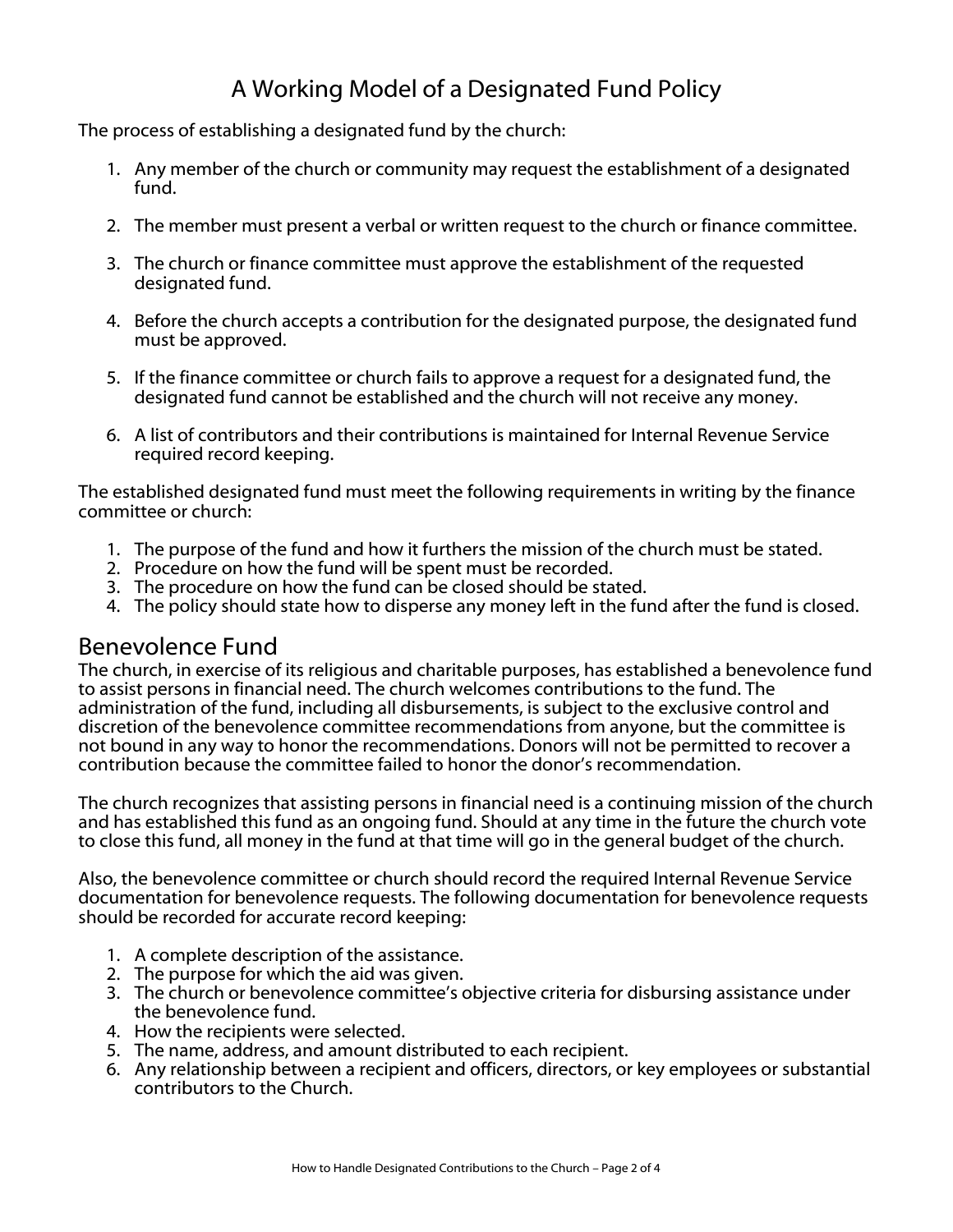## Building and Grounds Fund

The church, in exercise of its religious purposes, has established a building and grounds fund to maintain the church building, grounds, and equipment. The church welcomes contributions to the fund. The administration of the fund, including all disbursements, is subject to the control and discretion of the building and grounds committee or church. The committee may consider recommendations from anyone, but in no event is the committee bound in any way to honor the recommendations. Donors will not be permitted to recover a contribution on the grounds that the committee failed to honor the donor's recommendation.

The church recognizes that maintaining the church building, grounds, and equipment is a practice of good stewardship and has established this fund as an ongoing fund. Should at any time in the future the church vote to close this fund, all money in the fund at that time will go in the general budget of the church.

#### Property Fund

The church, in exercise of its religious purposes, has established a property fund to provide for the future needs of the church for major repairs, major remodeling, expansion, or construction of facilities for the church. The church welcomes contributions to the fund.

The administration of the fund, including all disbursements, is subject to the control of the property committee or church. The church may consider recommendations from anyone, but in no event is the church bound in any way to honor the recommendations. Donors will not be permitted to recover a contribution on the grounds that the church failed to honor the donor's recommendation.

The church recognizes that planning for future needs is a practice of good stewardship and has established this fund as an ongoing fund. Should at any time in the future the church vote to close this fund, all money in the fund at that time will go in the general budget of the church.

## Missions Fund

The church, in exercise of its religious purposes and mission, has established a missions fund to provide resources for the church, church members, or other worthy persons or organizations spreading the gospel of Jesus Christ. The fund can also provide resources to church members or other worthy individuals for short-term mission trips or support of long-term missions. The church welcomes contributions to the fund.

The administration of the fund, including all disbursements, is subject to the control and discretion of the missions committee or church. The missions committee may consider recommendations from anyone, but in no event is the committee bound in any way to honor the recommendations. Donors will not be permitted to recover a contribution on the grounds that the committee failed to honor the donor's recommendation.

The church recognizes that spreading the gospel is the primary purpose of the church and has established this fund as an ongoing fund. Should at any time in the future the church vote to close this fund, all money in the fund at that time will go in the general budget of the church.

#### Ministry Fund

The church, in exercise of its religious purposes and mission, has established a ministry fund to provide resources for the church and its various ministries. The ministries are, but not limited to, the following: music ministry, youth ministry, children's ministry, adult ministry, senior adult ministry, Sunday school, Women's Ministry, Men's Ministry, Discipleship Training, and evangelism. The church welcomes contributions to the fund and donations may be requested for a specific ministry of the church provided the church has budgeted funds in the general budget for that ministry. The administration of the fund, including all disbursements, is subject to the control and discretion of the finance committee or church. The finance committee or church may consider